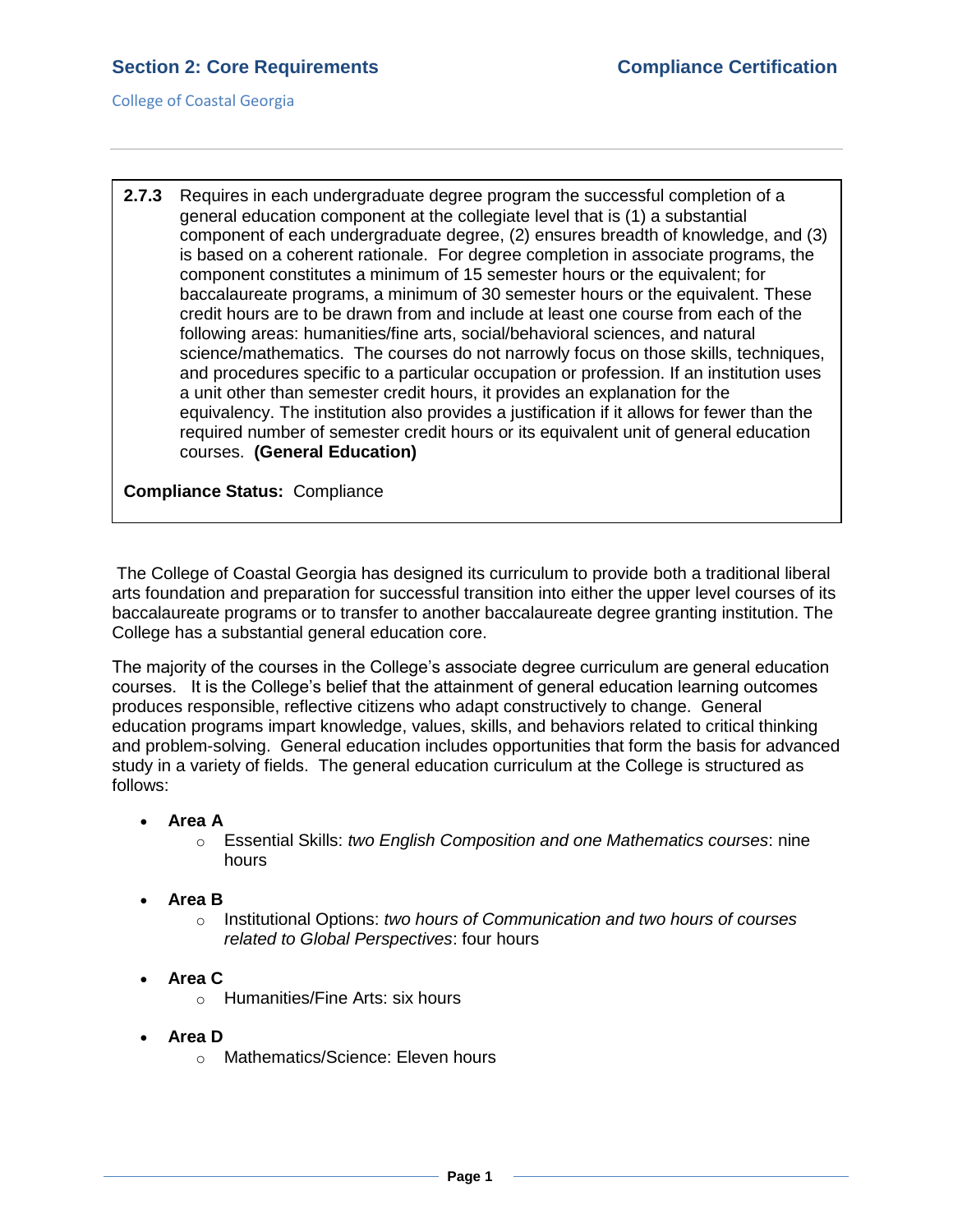College of Coastal Georgia

- **Area E**
	- o Social Science: *course in American Government and in U.S. History are required*: twelve hours

In compliance with [Section 2.4.2](2.7.3.aUSGAAhandbook2.4.2.pdf#page=2) of the *USG Academic Affairs Handbook*, courses in Core Areas A-E supply students with a broad background in general education by offering courses in humanities/fine arts, social/behavioral sciences, and natural science/mathematics. As a safeguard to ensure that courses in Areas A-E do not narrowly focus on a particular occupation, courses for inclusion in these areas must be approved by the University System's Council on General Education.

All pre-baccalaureate students must complete areas A-E that constitute 42 semester hours of general education course work. Additionally, each pre-baccalaureate student is required to complete Area F, which consists of 18 hours of courses specific to each discipline, and Area G, which consists of physical education courses (two hours). All baccalaureate students must complete a total of 62 hours of lower division courses.

The College, as a unit of the USG, must comply with the provisions of the University System Core Curriculum for facilitating transfer of credit among the various units. The Core Curriculum ensures that an Associate of Arts or an Associate of Science degree earned in a college transfer program at the College will be accepted by a four-year University System unit as having met the general education requirements of the first two years of college. The student must, however, continue in the same area of concentration in order to be exempt from taking additional first and second year coursework at the transfer institution.

The College's general education outcomes are aligned with the USG's Core Curriculum outcomes and expectations. Specific general education outcomes have been formulated to frame the expectations of student achievement in the core area classes. Student achievement of these outcomes is assessed on a continuing basis to improve education in these six core general education areas. See [Comprehensive Standard 3.3.1](3.3.1.pdf#page=1) for planning and assessment of the general education core curriculum.

All classes in the general education curriculum are listed and described in the *[2010-2011](CCGAcatalog.pdf#page=54) [College of Coastal Georgia Catalog](CCGAcatalog.pdf#page=54)*.